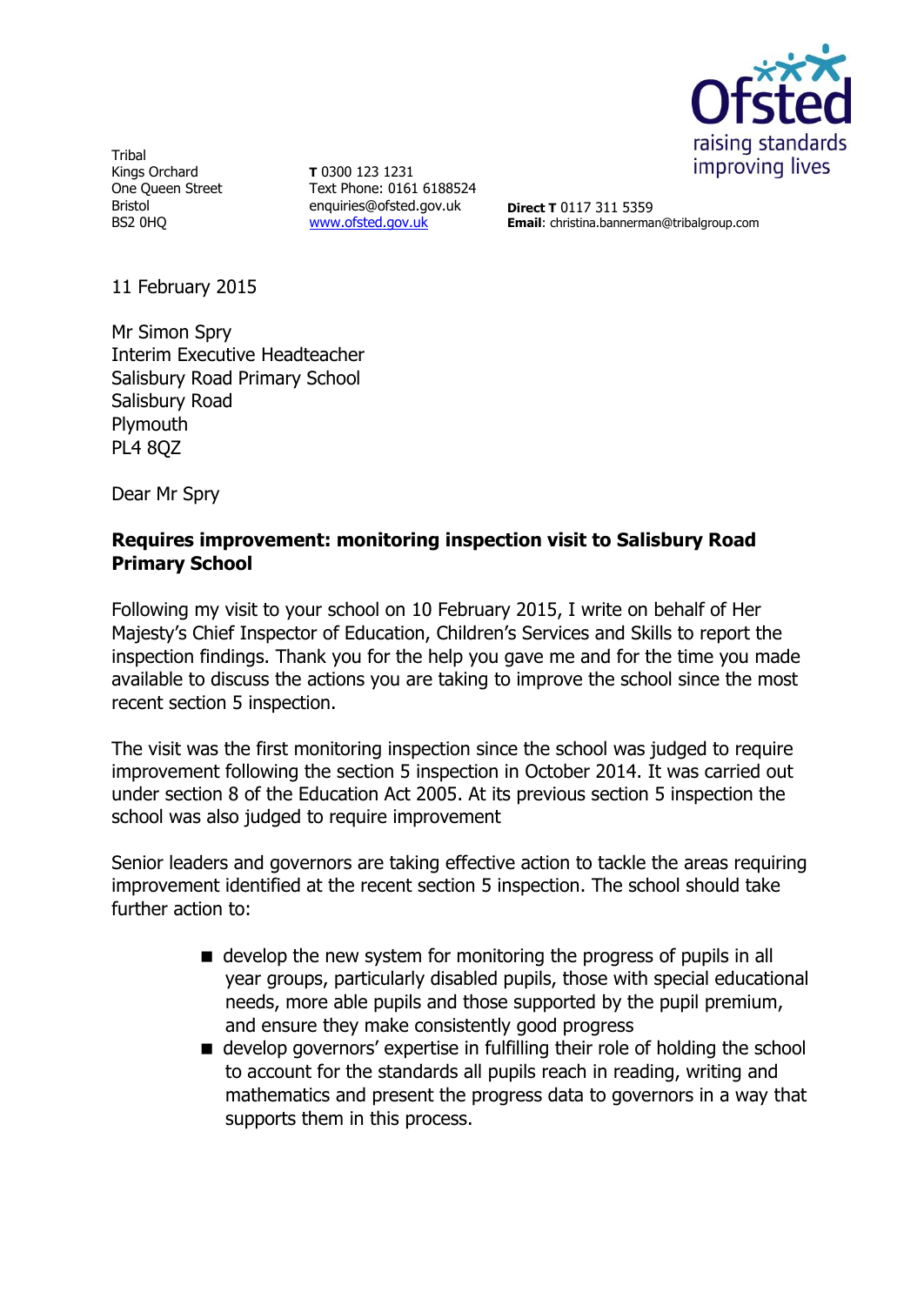

## **Evidence**

During the inspection, meetings were held with the interim executive headteacher, deputy head, leaders for English, phonics and mathematics, the special educational needs co-ordinator, a group of pupils, the Chair of Governors and a representative from the local authority to discuss the action taken since the last inspection. The school's action plans were evaluated and other documents, such as information on pupils' progress, were examined. The inspector and interim executive headteacher carried out a joint learning walk, visiting all classes except those in Year 4 as these pupils were out of school for a swimming lesson.

# **Context**

At the time of the section 5 inspection, the interim executive headteacher had been in post for only a few weeks, following the departure of the substantive headteacher. He is a National Leader of Education and the headteacher of a local teaching school. The governors are currently in the process of interviewing for a new headteacher. There are four newly qualified teachers in the school.

## **Main findings**

The interim executive headteacher has raised teachers' expectations of pupils' achievement through his enthusiasm, the setting of challenging targets and by sharing the higher level of work produced by the pupils in his school, which has a similar intake. He has introduced clear systems and procedures, for example for managing the performance of staff. He has also arranged appropriate staff training and development. In addition, he has set clear expectations for teachers in planning lessons and assessing pupils' progress, including the marking of pupils' work. Consequently, the quality of teaching and learning is improving rapidly. Staff morale is high.

In order to sustain the improvements, the interim executive headteacher is rightly strengthening the leadership of the school. The deputy headteacher and one of the three assistant headteachers have taken responsibility for improving mathematics and literacy. They are developing appropriate skills in monitoring and evaluating their action plans and pupils' progress through lesson observations, examining the work in pupils' books and analysing progress data. They have worked closely with subject leaders in the teaching school, for example in providing joint training for both sets of staff. They are also working with the teaching school to improve the accuracy of teachers' assessments. As a result, teachers have a better understanding of pupils' achievement and the progress they need to make.

Published data show that pupils, especially the more able, made inadequate progress in mathematics and writing in 2014. Senior and subject leaders are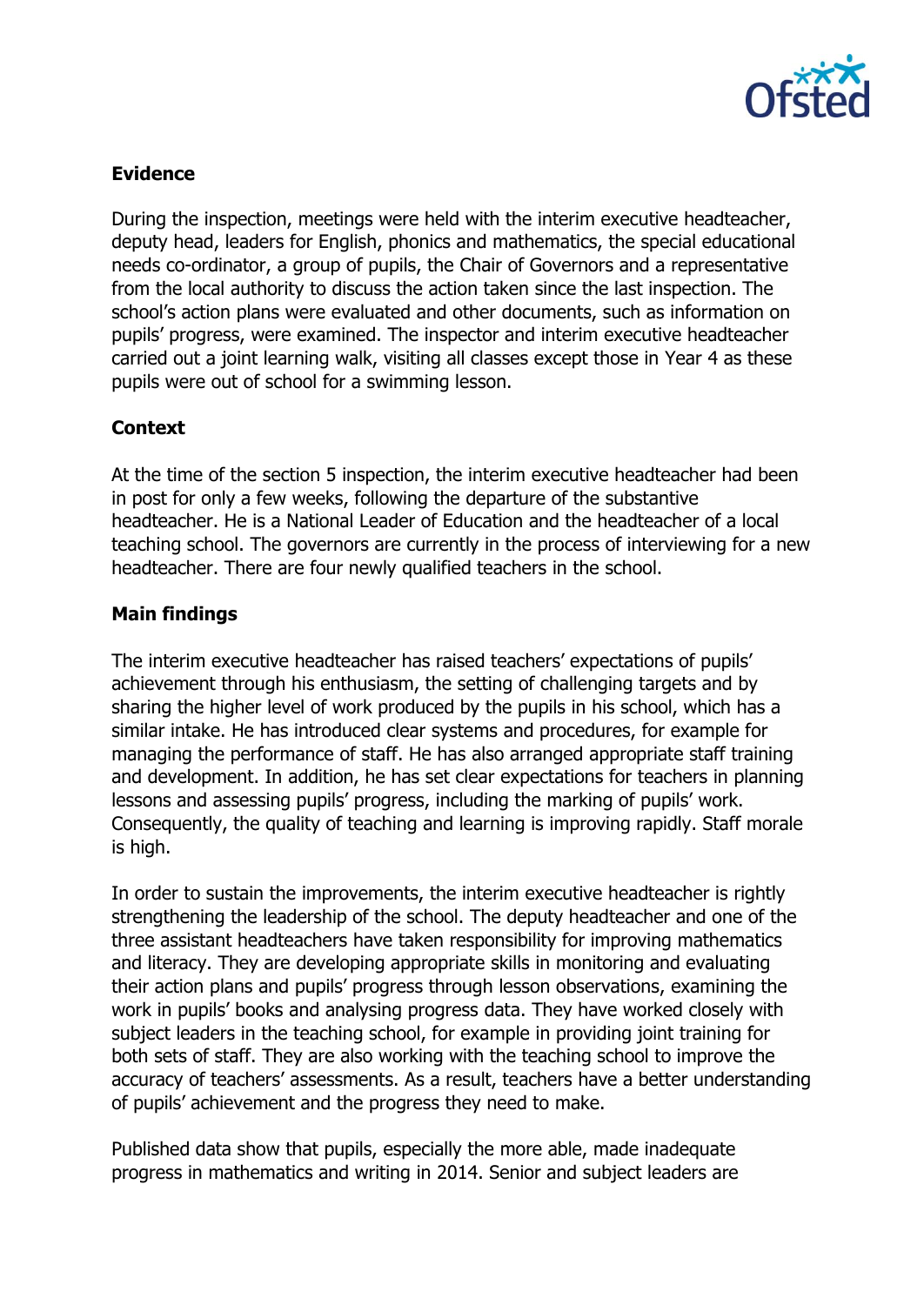

providing appropriate training and support for staff to improve the quality of teaching in these areas, including the teaching of phonics (the sounds that letters make). The impact is seen in improvements in the presentation of pupils' writing, especially in the good quality displays of their work. Tasks in lessons are increasingly being set at the right levels of challenge to match pupils' different starting points. This, together with a comprehensive range of support for pupils with special educational needs, is helping all pupils to make better progress in reading, writing and mathematics. Pupils say they now enjoy their mathematics lessons as they are challenged to solve problems.

The deputy headteacher is developing a new system for checking pupils' progress. However, this is at an early stage and it is not yet possible to evaluate the progress of different groups, including disabled pupils, those with special educational needs, the more able and pupils who are supported by the pupil premium. The data is not presented clearly enough to enable the governors to question the progress of all pupils in each year group and to challenge the school to improve it further.

Improvement plans, including subject plans, have clear targets and measurable 'milestones' to help governors to check that the school is on track to make the improvements identified in the section 5 inspection within the timescale. However, the milestones will need to be reviewed as the system for tracking pupils' progress evolves. Governors are gaining a more objective view of the school's performance as they make regular visits and look at the pupils' work. They also receive monitoring reports from the local authority.

Pupils' attendance and behaviour continue to be good. Pupils show positive attitudes to learning in all their lessons. The interim executive headteacher engages well with the pupils, including joining in with their mathematics challenges, and models positive working relationships for the staff. The pupils feel safe in school. They are taught about different risks, such as cyber-bullying, and how to stay safe. They say there is little bullying in the school and they are confident that teachers would tackle effectively any concerns they might have.

Ofsted may carry out further visits and, where necessary, provide further support and challenge to the school until its next section 5 inspection.

## **External support**

The local authority and teaching school are providing effective support through the interim executive headteacher. This National Leader of Education, together with the sharing of good practice in his teaching school, and the provision of training and support for all staff, is bringing about rapid improvements in teaching and learning. This work is monitored and evaluated closely through half-termly visits by the local